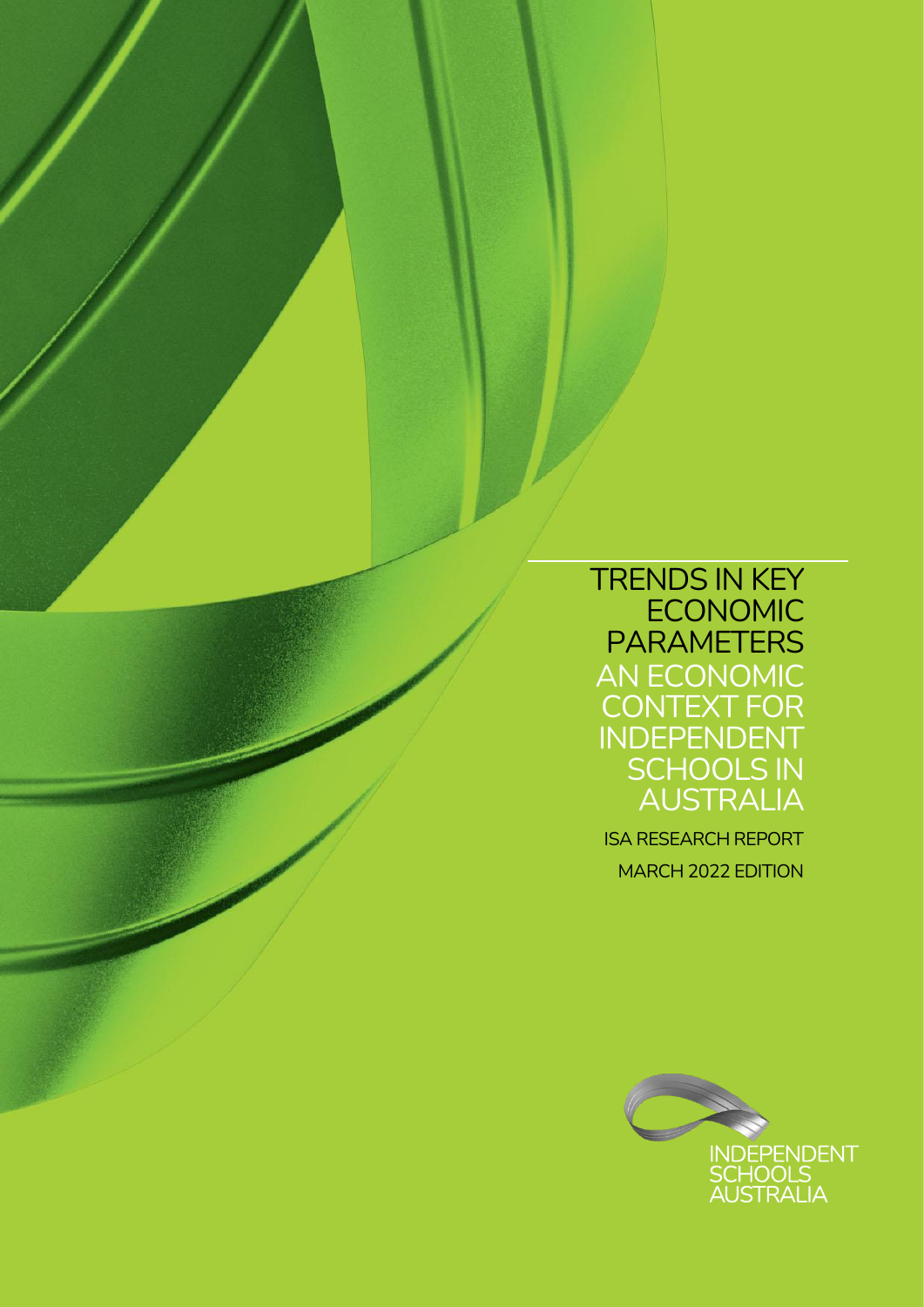| 1. |                                       | <b>PURPOSE</b>                      | 3  |  |  |  |  |  |
|----|---------------------------------------|-------------------------------------|----|--|--|--|--|--|
| 2. | <b>CONSUMER PRICE INDEX</b>           |                                     |    |  |  |  |  |  |
| 3. | <b>WAGE PRICE INDEX</b>               | 6                                   |    |  |  |  |  |  |
| 4. |                                       | <b>PRODUCER PRICE INDEX</b>         | 6  |  |  |  |  |  |
| 5. | ACARA NATIONAL REPORTING ON SCHOOLING |                                     |    |  |  |  |  |  |
| 6. |                                       | INDEPENDENT SCHOOL ENROLMENT GROWTH | 8  |  |  |  |  |  |
| 7. |                                       | <b>UNEMPLOYMENT RATE</b>            | 9  |  |  |  |  |  |
| 8. |                                       | <b>CONSUMER CONFIDENCE INDEX</b>    | 10 |  |  |  |  |  |
| 9. |                                       | <b>APPENDIX</b>                     | 11 |  |  |  |  |  |
|    | A1.1                                  |                                     |    |  |  |  |  |  |
|    |                                       |                                     |    |  |  |  |  |  |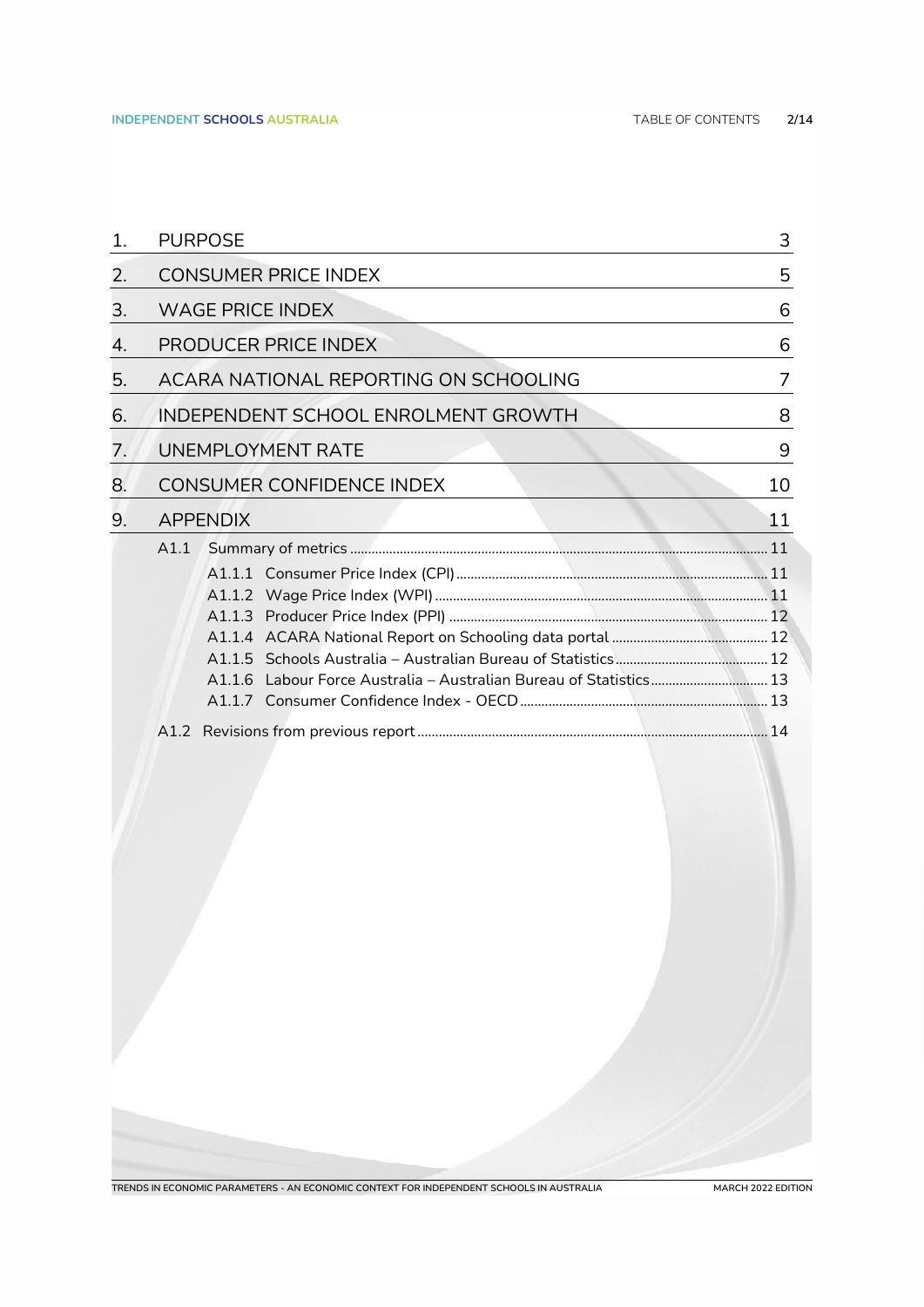# PURPOSE 1

<span id="page-2-0"></span>This report provides an easy reference to trends in key indicators and relevant school-based data to provide a picture of the economic environment in Australia. The information is provided to assist Independent schools and their Boards to consider the context and outlook for their school communities as part of their decision making and planning processes.

Indicators used in this Guide are:

### Consumer Price Index (CPI)

The Consumer Price Index is the most comprehensive measure of goods and services price inflation faced by all consumer households. Information provided on CPI includes a breakdown of the CPI Education index, by state and territory and level of education.

#### Wage Price Index (WPI)

The Wage Price Index measures changes in the price of labour in the Australian labour market. Information provided includes a breakdown of the Education component of WPI, by state and territory and public sector and private sector.

#### Producer Price Index (PPI)

The Producer Price Index measures inflation of products either as they leave the place of production or as they enter the production process. The PPI Non-Residential Building Construction (which measures changes in prices of selected materials used in construction and wage costs over a 12-month period) is the metric used by the Australian Government Department of Education to determine capital funding for non-government schools.

#### ACARA National Report on Schooling data portal

The National Report on Schooling in Australia data portal, created by ACARA, provides public access to several national data sets for schooling relevant to the annual National Report on Schooling in Australia.

Information provided includes teaching and non-teaching staff salaries, parent fees/charges and trends in per student debt levels. All information is displayed as either 'per staff' or 'per student'.

#### Enrolment Growth Trends in Independent Schools

ABS Schools Australia data provides enrolment growth by state and territory including by primary and secondary and FTE staff growth.

#### Labour Force Survey: Unemployment rate, underemployment rate

The Labour Force Survey is a monthly survey conducted by the Australian Bureau of Statistics. Estimates of employment, unemployment, unemployment rate, and labour force participation rate are published monthly in ABS's Labour Force Australia publication.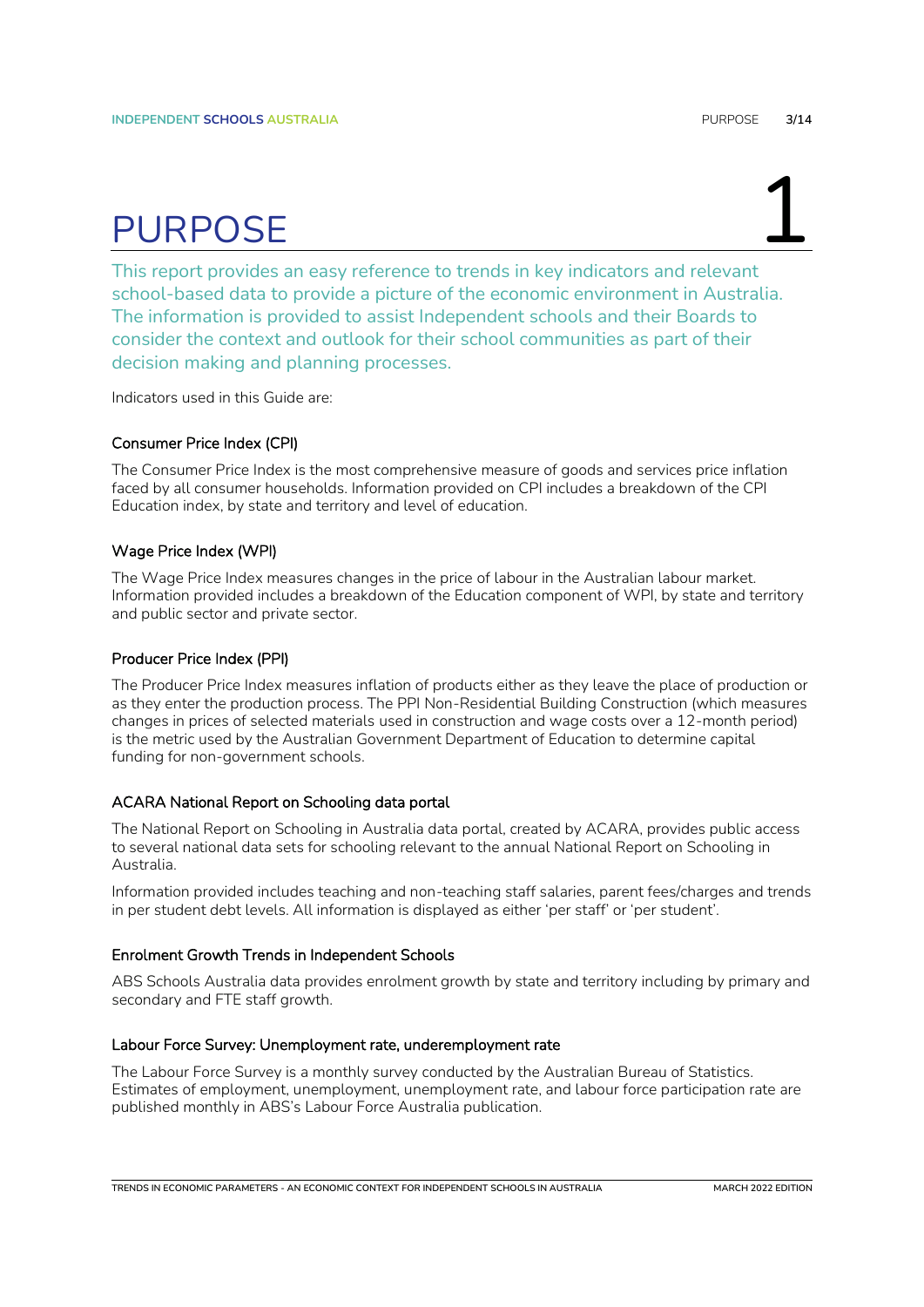#### **INDEPENDENT SCHOOLS AUSTRALIA** PURPOSE **4/14**

### Consumer Confidence Index

The Consumer Confidence Index from the Organisation for Economic Co-operation and Development (OECD) measures the change in the level of consumer confidence in economic activity, based upon survey answers regarding their expected financial situation, their sentiment about the general economic situation, unemployment, and capability of savings.

Further information on these indices is provided in the Appendix.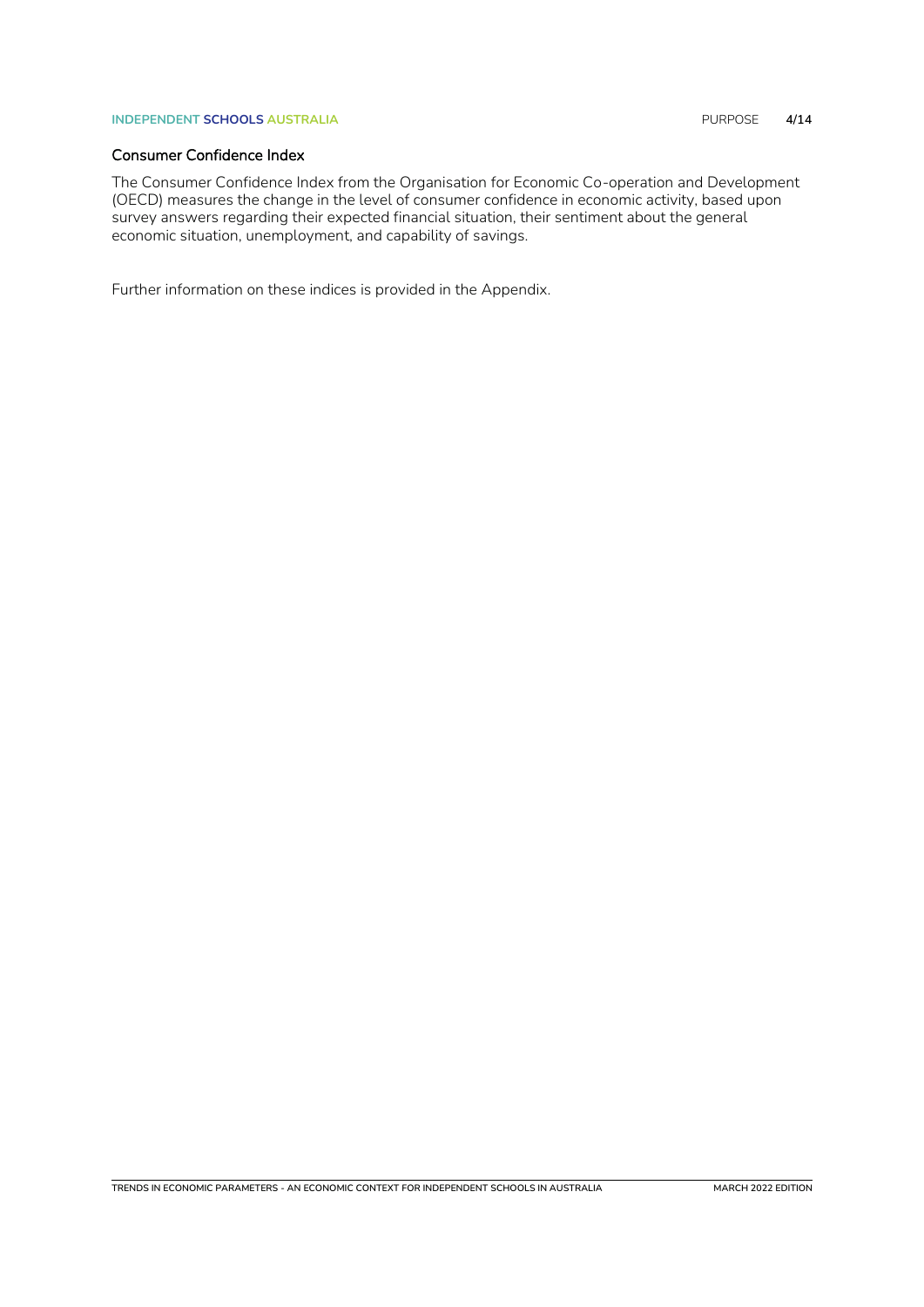## <span id="page-4-0"></span>CONSUMER PRICE INDEX 2

| <b>CONSUMER PRICE INDEXES (CPI)</b><br>PUBLISHED BY THE AUSTRALIAN BUREAU | <b>Dec</b> | <b>Dec</b> | <b>Dec</b> | <b>Dec</b> | <b>Dec</b> | <b>Dec</b> | Average annual          |
|---------------------------------------------------------------------------|------------|------------|------------|------------|------------|------------|-------------------------|
| <b>OF STATISTICS</b><br>(Change over previous 12 months)                  | 2016       | 2017       | 2018       | 2019       | 2020       | 2021       | growth Dec<br>2016-2021 |
| CPI (All Groups) growth                                                   |            |            |            |            |            |            |                         |
| <b>AUSTRALIA</b>                                                          | 1.5%       | 1.9%       | 1.8%       | 1.8%       | 0.9%       | 3.5%       | 2.0%                    |
| Sydney                                                                    | 1.8%       | 2.2%       | 1.7%       | 1.6%       | 0.8%       | 3.1%       | 1.9%                    |
| Melbourne                                                                 | 1.5%       | 2.2%       | 2.0%       | 2.0%       | 1.3%       | 2.5%       | 2.0%                    |
| <b>Brisbane</b>                                                           | 1.6%       | 1.9%       | 1.5%       | 2.0%       | 1.0%       | 4.3%       | 2.2%                    |
| Adelaide                                                                  | 1.3%       | 2.3%       | 1.6%       | 2.1%       | 1.0%       | 3.3%       | 2.1%                    |
| Perth                                                                     | 0.4%       | 0.8%       | 1.3%       | 1.6%       | $-0.1%$    | 5.7%       | 1.8%                    |
| Hobart                                                                    | 1.3%       | 2.1%       | 3.0%       | 2.7%       | 0.8%       | 4.5%       | 2.6%                    |
| Darwin                                                                    | $-0.4%$    | 1.0%       | 1.2%       | 0.5%       | 0.0%       | 6.0%       | 1.7%                    |
| Canberra                                                                  | 1.8%       | 2.2%       | 2.5%       | 1.7%       | 1.1%       | 4.0%       | 2.3%                    |
| <b>CPI (Education) growth</b>                                             |            |            |            |            |            |            |                         |
| AUSTRALIA                                                                 | 3.3%       | 3.2%       | 2.7%       | 2.9%       | 2.1%       | 0.6%       | 2.3%                    |
| Sydney                                                                    | 3.1%       | 2.9%       | 4.0%       | 3.7%       | 2.5%       | 0.9%       | 2.8%                    |
| Melbourne                                                                 | 4.0%       | 3.4%       | 2.0%       | 2.9%       | 1.9%       | $-0.1%$    | 2.0%                    |
| Brisbane                                                                  | 3.2%       | 3.7%       | 2.1%       | 2.2%       | 2.6%       | 1.4%       | 2.4%                    |
| Adelaide                                                                  | 2.8%       | 3.0%       | 2.1%       | 2.0%       | 2.0%       | $-0.4%$    | 1.7%                    |
| Perth                                                                     | 3.2%       | 2.6%       | 1.8%       | 2.1%       | 0.9%       | $-0.1%$    | 1.5%                    |
| Hobart                                                                    | 2.6%       | 3.2%       | 2.1%       | 2.2%       | $-5.1%$    | 7.8%       | 2.0%                    |
| Darwin                                                                    | 3.4%       | 2.8%       | 4.5%       | 2.8%       | 2.7%       | 4.0%       | 3.3%                    |
| Canberra                                                                  | 3.5%       | 3.1%       | 3.2%       | 3.5%       | 3.3%       | 2.6%       | 3.1%                    |
| CPI (Preschool & Primary Education only) growth <sup>1</sup>              |            |            |            |            |            |            |                         |
| <b>AUSTRALIA</b>                                                          | 4.6%       | 2.6%       | 2.1%       | 2.9%       | 1.0%       | 1.6%       | 2.0%                    |
| Sydney                                                                    | 5.2%       | 1.3%       | 2.8%       | 3.8%       | 1.6%       | $2.0\%$    | 2.3%                    |
| Melbourne                                                                 | 5.2%       | 3.6%       | 1.5%       | 3.2%       | $-2.7%$    | 0.4%       | 1.2%                    |
| <b>Brisbane</b>                                                           | 3.6%       | 2.5%       | 2.1%       | 1.2%       | 3.1%       | 3.2%       | 2.4%                    |
| Adelaide                                                                  | 3.5%       | 3.0%       | 2.4%       | 2.8%       | 1.7%       | $-1.2%$    | 1.7%                    |
| Perth                                                                     | 4.2%       | 3.6%       | 1.3%       | 1.8%       | 1.6%       | $-0.1%$    | 1.6%                    |
| Hobart                                                                    | 2.8%       | 2.9%       | 2.4%       | 2.6%       | $-9.1%$    | 14.2%      | 2.3%                    |
| Darwin                                                                    | 2.1%       | 2.3%       | 2.9%       | 1.6%       | 1.4%       | 5.2%       | 2.7%                    |
| Canberra                                                                  | 5.3%       | 2.7%       | 1.6%       | 3.4%       | 4.5%       | 6.0%       | 3.7%                    |
| CPI (Secondary Education only) growth <sup>1</sup>                        |            |            |            |            |            |            |                         |
| AUSTRALIA                                                                 | 4.6%       | 4.1%       | 3.3%       | 4.2%       | 3.3%       | 1.8%       | 3.3%                    |
| Sydney                                                                    | 4.4%       | 4.5%       | 3.7%       | 5.6%       | 4.4%       | 2.0%       | 4.0%                    |
| Melbourne                                                                 | 5.5%       | 4.6%       | 3.4%       | 4.0%       | 3.7%       | 1.3%       | 3.4%                    |
| <b>Brisbane</b>                                                           | 4.3%       | 4.0%       | 3.4%       | 3.9%       | 3.1%       | 3.2%       | 3.5%                    |
| Adelaide                                                                  | 4.3%       | 2.9%       | 3.3%       | 1.9%       | 2.7%       | 1.1%       | 2.4%                    |
| Perth                                                                     | 3.8%       | 3.0%       | 2.3%       | 2.6%       | 0.9%       | 0.6%       | 1.9%                    |
| Hobart                                                                    | 3.5%       | 3.7%       | 2.7%       | 2.0%       | $-8.7%$    | 13.1%      | 2.3%                    |
| Darwin                                                                    | 3.8%       | 2.5%       | 6.9%       | 3.2%       | 3.2%       | 6.2%       | 4.4%                    |
| Canberra                                                                  | 4.2%       | 3.7%       | 4.6%       | 4.6%       | 4.1%       | 4.8%       | 4.3%                    |

1 CPI figures for primary and secondary education are typically updated once per year in the March quarter.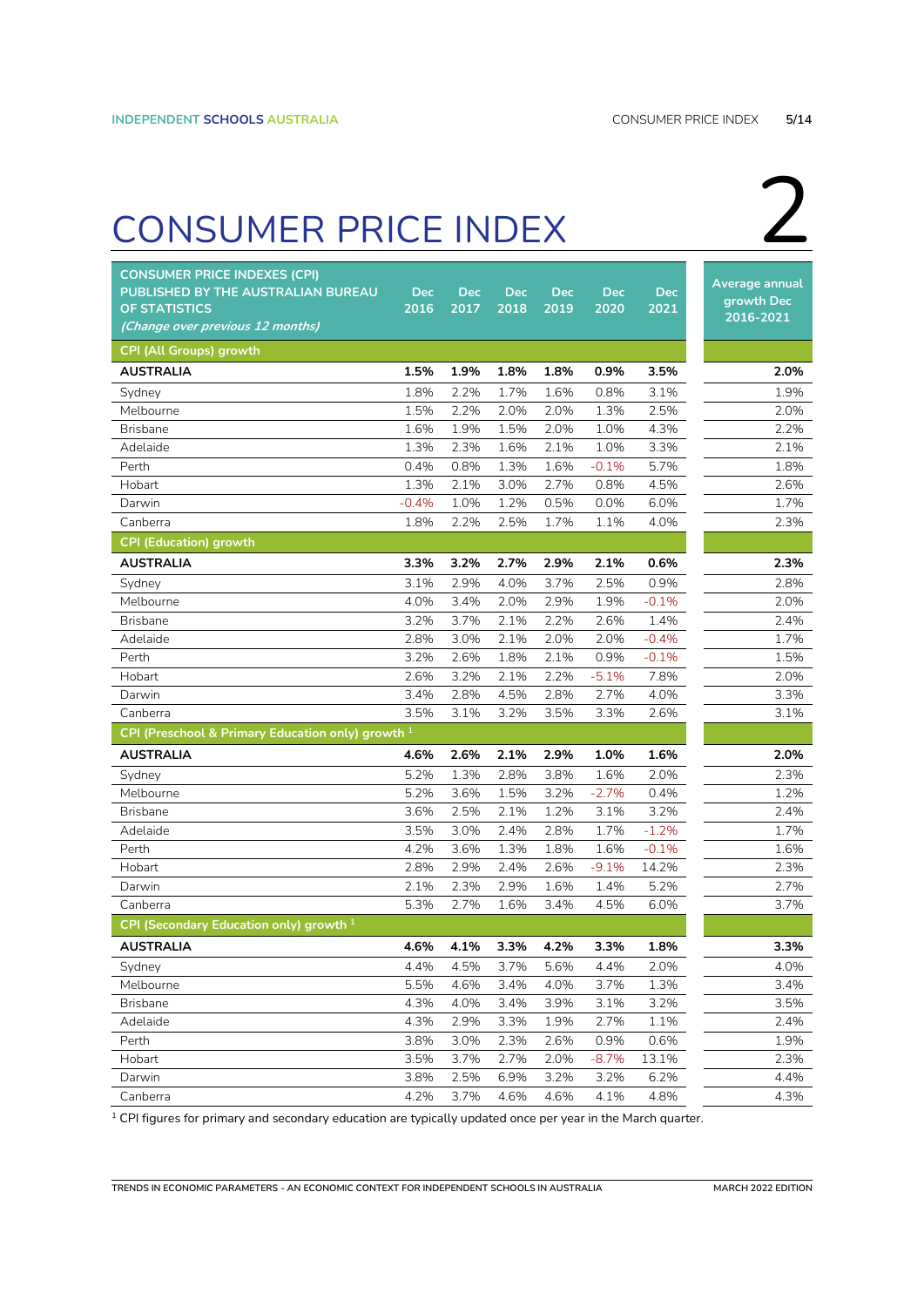## <span id="page-5-0"></span>WAGE PRICE INDEX

| <b>WAGE PRICE INDEXES (WPI) PUBLISHED BY</b><br>THE AUSTRALIAN BUREAU OF STATISTICS<br>(Change over previous 12 months) | <b>Dec</b><br>2016 | Dec.<br>2017 | Dec.<br>2018 | Dec.<br>2019 | <b>Dec</b><br>2020 | <b>Dec</b><br>2021 | Average<br>annual growth<br><b>Dec</b><br>2016-2021 |  |
|-------------------------------------------------------------------------------------------------------------------------|--------------------|--------------|--------------|--------------|--------------------|--------------------|-----------------------------------------------------|--|
| WPI (All Groups, Private sector) growth                                                                                 |                    |              |              |              |                    |                    |                                                     |  |
| <b>AUSTRALIA</b>                                                                                                        | 1.8%               | 1.9%         | 2.3%         | 2.2%         | 1.4%               | 2.4%               | 2.0%                                                |  |
| New South Wales                                                                                                         | 2.0%               | 2.0%         | 2.3%         | 2.1%         | 1.4%               | 2.5%               | 2.1%                                                |  |
| Victoria                                                                                                                | 1.8%               | 2.2%         | 2.5%         | 2.4%         | 1.1%               | 2.4%               | 2.1%                                                |  |
| Queensland                                                                                                              | 1.7%               | 1.9%         | 2.3%         | 2.0%         | 1.2%               | 2.5%               | 2.0%                                                |  |
| South Australia                                                                                                         | 2.0%               | 2.1%         | 2.3%         | 2.4%         | 1.3%               | 2.4%               | 2.1%                                                |  |
| Western Australia                                                                                                       | 1.2%               | 1.5%         | 1.7%         | 1.8%         | 1.6%               | 2.1%               | 1.7%                                                |  |
| Tasmania                                                                                                                | 2.4%               | 2.2%         | 2.9%         | 2.7%         | 1.3%               | 3.2%               | 2.5%                                                |  |
| Northern Territory                                                                                                      | 1.6%               | 1.4%         | 1.6%         | 2.3%         | 1.4%               | 2.6%               | 1.8%                                                |  |
| Australian Capital Territory                                                                                            | 2.0%               | 1.9%         | 2.2%         | 2.7%         | 1.6%               | 2.7%               | 2.2%                                                |  |
| WPI (Education, Private sector) growth                                                                                  |                    |              |              |              |                    |                    |                                                     |  |
| <b>AUSTRALIA</b>                                                                                                        | 2.4%               | 2.2%         | 2.9%         | 2.2%         | 2.7%               | 2.2%               | 2.4%                                                |  |
| WPI (Education, Public sector) growth                                                                                   |                    |              |              |              |                    |                    |                                                     |  |
| <b>AUSTRALIA</b>                                                                                                        | 2.5%               | 2.6%         | 2.4%         | 1.9%         | 2.2%               | 2.0%               | 2.2%                                                |  |
| WPI (Education, Public and Private sector) growth                                                                       |                    |              |              |              |                    |                    |                                                     |  |
| <b>AUSTRALIA</b>                                                                                                        | 2.4%               | 2.4%         | 2.6%         | 1.9%         | 2.4%               | 2.1%               | 2.3%                                                |  |

## <span id="page-5-1"></span>PRODUCER PRICE INDEX

| <b>PRODUCER PRICE INDEXES (PPI)</b><br><b>PUBLISHED BY THE AUSTRALIAN</b><br><b>BUREAU OF STATISTICS</b><br>(Change over previous 12 months) | <b>Dec</b><br>2016 | <b>Dec</b><br>2017 | <b>Dec</b><br>2018 | <b>Dec</b><br>$ 2019\rangle$ | <b>Dec</b><br>2020 | Dec.<br>2021 | Average<br>annual<br>growth Dec<br>2016-2021 |
|----------------------------------------------------------------------------------------------------------------------------------------------|--------------------|--------------------|--------------------|------------------------------|--------------------|--------------|----------------------------------------------|
| PPI (Non-residential building construction) growth                                                                                           |                    |                    |                    |                              |                    |              |                                              |
| <b>AUSTRALIA</b>                                                                                                                             | 1.9%               | 1.6%               | 2.4%               | 1.4%                         | $0.0\%$            | 6.4%         | 2.4%                                         |
| New South Wales                                                                                                                              | 3.9%               | 3.7%               | 3.5%               | 2.2%                         | $-1.5%$            | 8.0%         | 3.1%                                         |
| Victoria                                                                                                                                     | $-1.3%$            | $0.0\%$            | 3.9%               | 1.2%                         | 1.6%               | 1.9%         | 1.7%                                         |
| Queensland                                                                                                                                   | 5.5%               | 1.7%               | 0.2%               | 0.7%                         | 0.5%               | 8.8%         | 2.3%                                         |
| South Australia                                                                                                                              | 1.6%               | 1.2%               | 2.4%               | 1.3%                         | $-2.8%$            | 3.2%         | 1.0%                                         |
| Western Australia                                                                                                                            | $-0.5%$            | $-0.6%$            | $-0.2%$            | $0.0\%$                      | 0.5%               | 14.2%        | 2.6%                                         |
| Tasmania                                                                                                                                     | 2.7%               | 5.8%               | 2.6%               | 3.5%                         | 1.3%               | 10.9%        | 4.8%                                         |
| Northern Territory                                                                                                                           | $-3.2%$            | 1.7%               | $-0.7%$            | $-0.4%$                      | 3.0%               | 4.0%         | 1.5%                                         |
| Australian Capital Territory                                                                                                                 | 2.3%               | 2.9%               | 2.8%               | 2.4%                         | 0.8%               | 1.7%         | 2.1%                                         |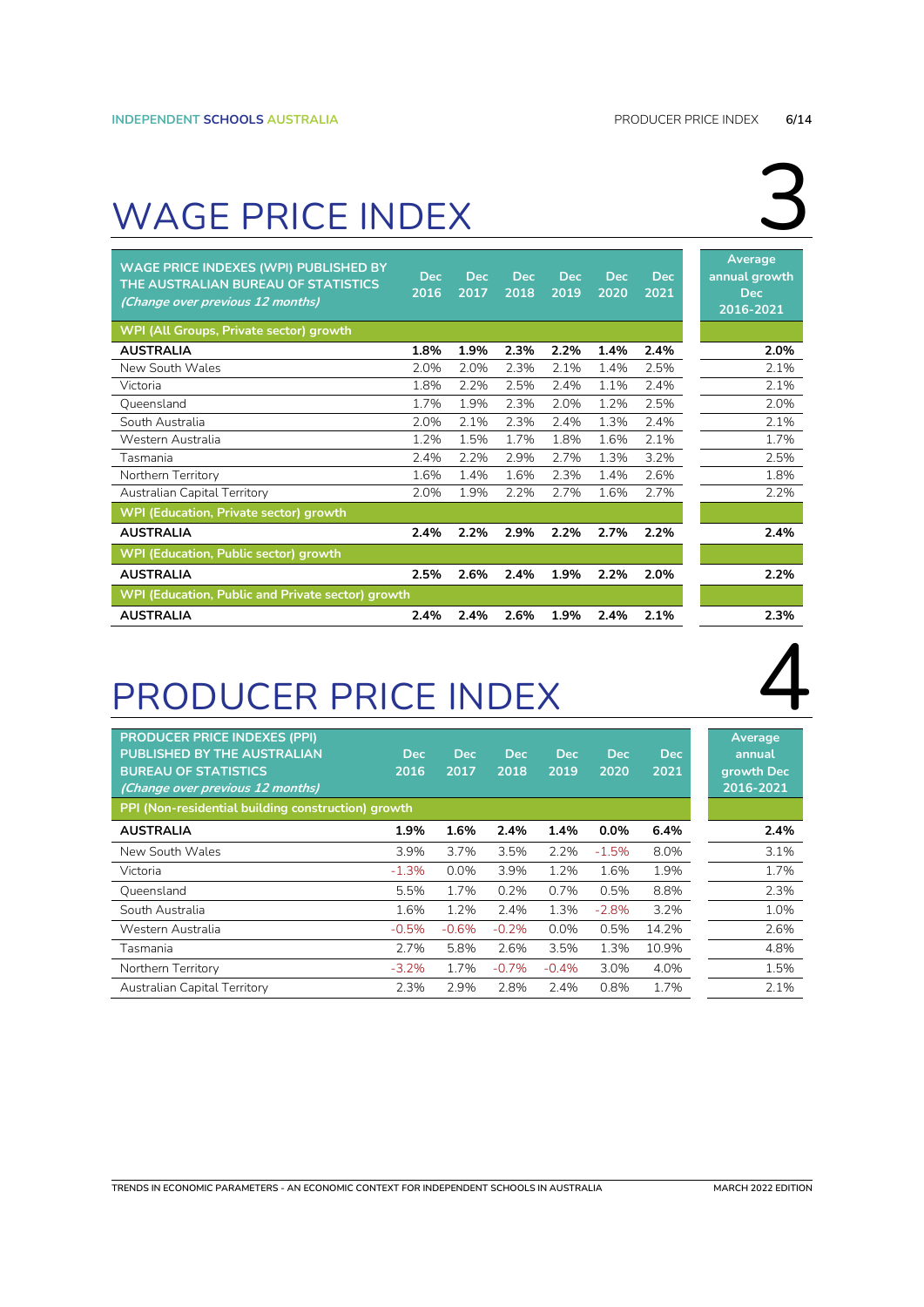## <span id="page-6-0"></span>ACARA NATIONAL ACARA NATIONAL<br>REPORTING ON SCHOOLING

| ACARA NATIONAL REPORT ON<br><b>SCHOOLING</b><br>(Change over previous 12 months) | 2014     | 2015     | 2016    | 2017     | 2018     | 2019     | Average annual<br>growth<br>2014-2019 |
|----------------------------------------------------------------------------------|----------|----------|---------|----------|----------|----------|---------------------------------------|
| Teaching staff salaries per FTE (Non-Government schools)                         |          |          |         |          |          |          |                                       |
| AUSTRALIA                                                                        | 3.7%     | 2.6%     | 2.0%    | 3.0%     | 3.1%     | 2.5%     | 2.6%                                  |
| New South Wales                                                                  | 3.9%     | 1.7%     | 1.8%    | 2.1%     | 2.3%     | 2.5%     | 2.1%                                  |
| Victoria                                                                         | 3.6%     | 4.5%     | 2.7%    | 2.8%     | 2.8%     | 3.3%     | 3.2%                                  |
| Queensland                                                                       | 3.2%     | 1.4%     | 0.4%    | 5.3%     | 6.3%     | 1.5%     | 3.0%                                  |
| South Australia                                                                  | 4.2%     | 2.8%     | 3.2%    | 2.3%     | 2.8%     | 2.0%     | 2.6%                                  |
| Western Australia                                                                | 4.6%     | 1.8%     | 2.2%    | 2.6%     | 1.4%     | 2.8%     | 2.2%                                  |
| Tasmania                                                                         | 3.9%     | 3.3%     | 2.4%    | 1.9%     | 2.8%     | 4.4%     | 3.0%                                  |
| Northern Territory                                                               | $-0.7%$  | 10.0%    | $-1.1%$ | 13.2%    | 4.5%     | $-3.3%$  | 4.5%                                  |
| Australian Capital Territory                                                     | 1.4%     | 2.4%     | 4.1%    | 3.5%     | 2.1%     | 1.7%     | 2.8%                                  |
| Non-teaching staff salaries per FTE (Non-Government schools)                     |          |          |         |          |          |          |                                       |
| <b>AUSTRALIA</b>                                                                 | 1.7%     | 3.0%     | 4.6%    | 2.3%     | 4.9%     | 1.8%     | 3.3%                                  |
| New South Wales                                                                  | 0.1%     | 4.7%     | 4.2%    | 5.2%     | 6.6%     | 0.3%     | 4.2%                                  |
| Victoria                                                                         | 3.2%     | 3.7%     | 3.6%    | 3.8%     | 2.8%     | 3.6%     | 3.5%                                  |
| Queensland                                                                       | 1.9%     | 2.3%     | 7.4%    | $-1.5%$  | 6.0%     | 0.1%     | 2.8%                                  |
| South Australia                                                                  | 1.8%     | 1.6%     | 2.7%    | 3.5%     | 4.9%     | 2.3%     | 3.0%                                  |
| Western Australia                                                                | 1.2%     | 0.8%     | 4.4%    | 0.9%     | 3.2%     | 4.1%     | 2.7%                                  |
| Tasmania                                                                         | 0.9%     | 3.0%     | 5.8%    | 0.3%     | 2.9%     | 7.7%     | 3.9%                                  |
| Northern Territory                                                               | 10.5%    | $-11.9%$ | 7.6%    | $-10.0%$ | 3.6%     | $-3.0%$  | $-3.0%$                               |
| Australian Capital Territory                                                     | 2.3%     | 12.5%    | $-1.6%$ | $-4.6%$  | 5.0%     | 4.4%     | 3.0%                                  |
| Fees and charges per student (Independent schools)                               |          |          |         |          |          |          |                                       |
| AUSTRALIA                                                                        | 4.5%     | 4.2%     | 4.3%    | 3.1%     | 1.9%     | 2.3%     | 3.2%                                  |
| New South Wales                                                                  | 4.1%     | 4.1%     | 3.5%    | 3.8%     | 3.0%     | 2.4%     | 3.4%                                  |
| Victoria                                                                         | 4.7%     | 4.2%     | 4.2%    | 2.3%     | 1.9%     | 2.6%     | 3.0%                                  |
| Queensland                                                                       | 3.9%     | 3.2%     | 5.0%    | 2.5%     | 1.3%     | 2.1%     | 2.8%                                  |
| South Australia                                                                  | 5.0%     | 4.9%     | 5.5%    | 3.9%     | $-1.6%$  | 1.8%     | 2.9%                                  |
| Western Australia                                                                | 5.1%     | 5.4%     | 3.0%    | 1.6%     | 0.4%     | $-0.3%$  | 2.0%                                  |
| Tasmania                                                                         | 4.8%     | 3.6%     | 3.3%    | 0.7%     | 2.1%     | $-1.1%$  | 1.7%                                  |
| Northern Territory                                                               | 2.5%     | 7.5%     | 2.8%    | 2.6%     | 2.2%     | $-2.6%$  | 2.4%                                  |
| Australian Capital Territory                                                     | 5.2%     | 3.1%     | 4.8%    | 4.6%     | 5.8%     | 9.1%     | 5.5%                                  |
| Loans at the end of the year per student (Independent schools)                   |          |          |         |          |          |          |                                       |
| AUSTRALIA                                                                        | $-4.4%$  | 3.2%     | 1.0%    | 1.5%     | $-0.8%$  | 9.9%     | 2.9%                                  |
| New South Wales                                                                  | $-6.4%$  | 2.0%     | $-6.1%$ | 1.8%     | 3.0%     | 16.5%    | 3.2%                                  |
| Victoria                                                                         | $-11.0%$ | 12.5%    | 9.8%    | 0.5%     | $-3.5%$  | 9.8%     | 5.6%                                  |
| Queensland                                                                       | $-1.3%$  | $-2.5%$  | 0.5%    | 0.5%     | $-4.3%$  | 4.3%     | $-0.4%$                               |
| South Australia                                                                  | $-2.2%$  | $-1.4%$  | 6.0%    | 7.4%     | $-0.1%$  | 14.0%    | 5.0%                                  |
| Western Australia                                                                | 0.0%     | 11.3%    | 4.4%    | 0.5%     | 1.2%     | 6.8%     | 4.8%                                  |
| Tasmania                                                                         | -4.9%    | 4.7%     | 15.2%   | $-1.6%$  | 0.9%     | -4.5%    | 2.7%                                  |
| Northern Territory                                                               | 30.7%    | $-0.8%$  | $-0.7%$ | $-10.6%$ | $-16.5%$ | $-14.2%$ | $-8.8%$                               |
| Australian Capital Territory                                                     | $-11.0%$ | $-10.7%$ | $-7.6%$ | 27.9%    | 7.9%     | $-1.0\%$ | 2.4%                                  |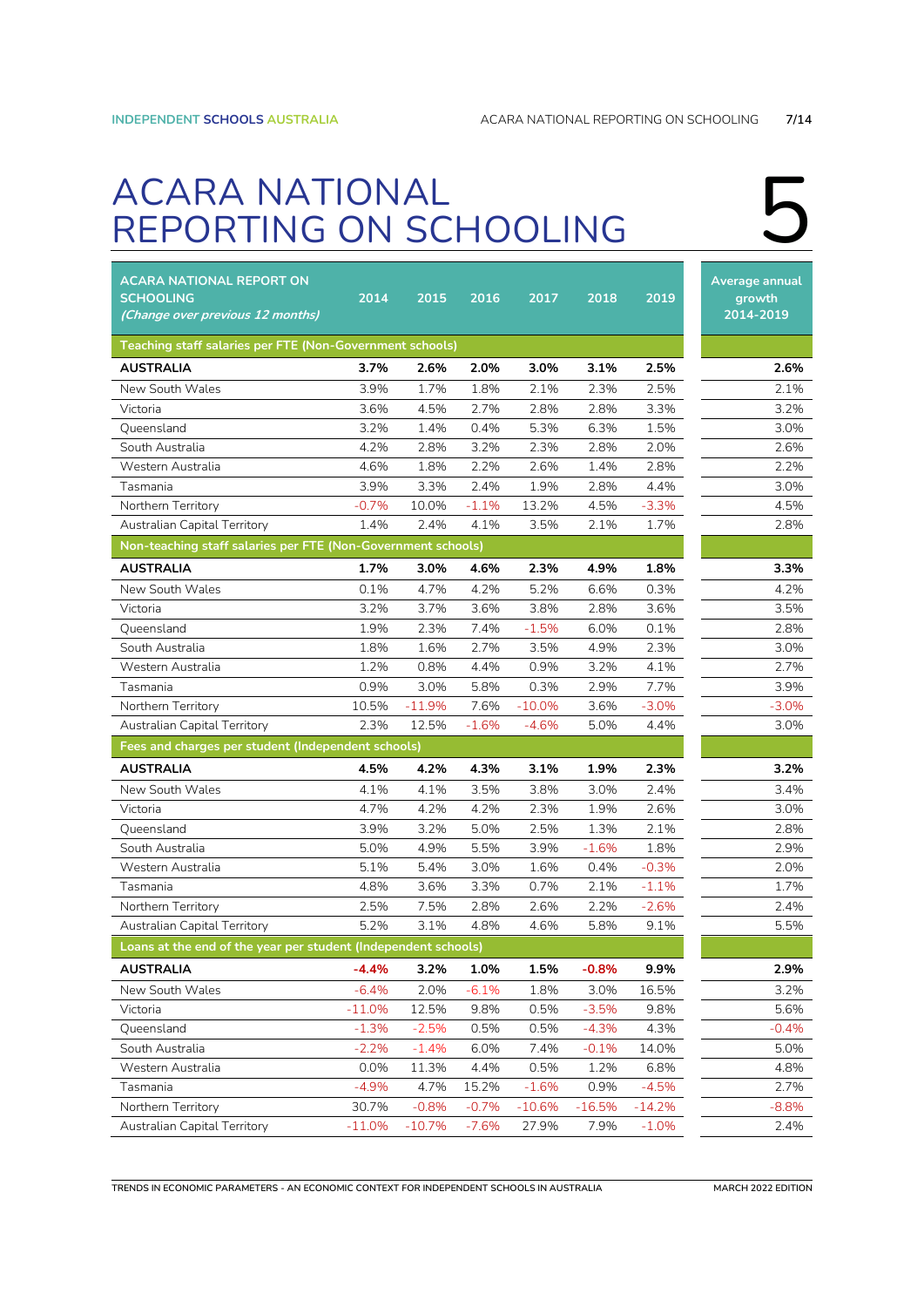# <span id="page-7-0"></span>INDEPENDENT SCHOOL<br>ENROLMENT GROWTH

| <b>SCHOOLS, AUSTRALIA - PUBLISHED BY</b><br>THE AUSTRALIAN BUREAU OF STATISTICS<br>(Change over previous 12 months) | 2016    | 2017    | 2018    | 2019    | 2020    | 2021     | Average<br>annual<br>growth<br>2016-2021 |
|---------------------------------------------------------------------------------------------------------------------|---------|---------|---------|---------|---------|----------|------------------------------------------|
| FTE Student growth (Independent sector)                                                                             |         |         |         |         |         |          |                                          |
| <b>AUSTRALIA</b>                                                                                                    | 1.3%    | 1.9%    | 2.2%    | 2.5%    | 2.6%    | 3.6%     | 2.6%                                     |
| New South Wales                                                                                                     | 2.3%    | 2.5%    | 2.6%    | 2.9%    | 2.1%    | 4.1%     | 2.8%                                     |
| Victoria                                                                                                            | 2.1%    | 3.5%    | 2.9%    | 2.5%    | 2.7%    | 2.3%     | 2.8%                                     |
| Oueensland                                                                                                          | 0.7%    | 1.3%    | 1.5%    | 3.2%    | 4.5%    | 4.5%     | 3.0%                                     |
| South Australia                                                                                                     | 0.5%    | 0.2%    | 3.2%    | 1.3%    | 1.5%    | 3.0%     | 1.8%                                     |
| Western Australia                                                                                                   | $-0.8%$ | $-0.3%$ | 1.0%    | 1.4%    | 1.8%    | 4.3%     | 1.6%                                     |
| Tasmania                                                                                                            | $-0.3%$ | 1.0%    | 1.2%    | 3.5%    | 2.7%    | 4.4%     | 2.5%                                     |
| Northern Territory                                                                                                  | $-1.3%$ | $-3.7%$ | $-1.4%$ | $-4.3%$ | $-4.4%$ | 0.2%     | $-2.7%$                                  |
| Australian Capital Territory                                                                                        | 2.6%    | 2.2%    | 2.2%    | 4.2%    | 0.4%    | 2.2%     | 2.2%                                     |
| FTE Student growth (Independent sector, Pre-Year 1 to Year 6)                                                       |         |         |         |         |         |          |                                          |
| <b>AUSTRALIA</b>                                                                                                    | 1.4%    | 1.8%    | 2.7%    | 2.2%    | 1.5%    | 3.5%     | 2.3%                                     |
| New South Wales                                                                                                     | 2.1%    | 2.9%    | 2.9%    | 2.8%    | 1.2%    | 3.9%     | 2.7%                                     |
| Victoria                                                                                                            | 2.7%    | 3.3%    | 3.5%    | 2.8%    | 1.8%    | 2.4%     | 2.7%                                     |
| Queensland                                                                                                          | 0.6%    | 0.8%    | 1.9%    | 2.0%    | 2.6%    | 3.8%     | 2.2%                                     |
| South Australia                                                                                                     | 0.5%    | 0.3%    | 3.8%    | 1.0%    | 1.1%    | 3.2%     | 1.9%                                     |
| Western Australia                                                                                                   | $-1.1%$ | $-1.0%$ | 1.3%    | 0.4%    | 1.0%    | 5.4%     | 1.4%                                     |
| Tasmania                                                                                                            | $-1.2%$ | 2.6%    | 0.3%    | 3.9%    | 2.4%    | 3.2%     | 2.5%                                     |
| Northern Territory                                                                                                  | 4.1%    | $-1.3%$ | 1.2%    | $-2.8%$ | $-5.4%$ | $-0.9%$  | $-1.9%$                                  |
| Australian Capital Territory                                                                                        | 3.3%    | 3.8%    | 2.8%    | 5.9%    | $-0.5%$ | 2.5%     | 2.9%                                     |
| FTE Student growth (Independent sector, Year 7 to Year 12)                                                          |         |         |         |         |         |          |                                          |
| <b>AUSTRALIA</b>                                                                                                    | 1.3%    | 1.9%    | 1.9%    | 2.8%    | 3.4%    | 3.6%     | 2.7%                                     |
| New South Wales                                                                                                     | 2.5%    | 2.2%    | 2.3%    | 3.0%    | 2.9%    | 4.3%     | 3.0%                                     |
| Victoria                                                                                                            | 1.7%    | 3.7%    | 2.4%    | 2.4%    | 3.3%    | 2.2%     | 2.8%                                     |
| Queensland                                                                                                          | 0.8%    | 1.7%    | 1.2%    | 4.1%    | 6.1%    | 5.0%     | 3.6%                                     |
| South Australia                                                                                                     | 0.5%    | 0.2%    | 2.6%    | 1.7%    | 1.8%    | 2.7%     | 1.8%                                     |
| Western Australia                                                                                                   | $-0.5%$ | 0.2%    | 0.9%    | 2.1%    | 2.3%    | 3.5%     | 1.8%                                     |
| Tasmania                                                                                                            | 0.5%    | $-0.5%$ | 1.9%    | 3.2%    | 2.9%    | 5.5%     | 2.6%                                     |
| Northern Territory                                                                                                  | $-5.5%$ | $-5.7%$ | $-3.7%$ | $-5.7%$ | $-3.5%$ | 1.3%     | $-3.5%$                                  |
| Australian Capital Territory                                                                                        | 1.9%    | 0.7%    | 1.6%    | 2.6%    | 1.3%    | 1.8%     | 1.6%                                     |
| <b>FTE Staff growth (Independent sector)</b>                                                                        |         |         |         |         |         |          |                                          |
| AUSTRALIA                                                                                                           | 3.0%    | 2.4%    | 3.2%    | 3.9%    | 2.4%    | 4.8%     | 3.3%                                     |
| New South Wales                                                                                                     | 3.7%    | 3.1%    | 4.1%    | 4.0%    | 2.3%    | 4.6%     | 3.6%                                     |
| Victoria                                                                                                            | 3.8%    | 2.7%    | 4.0%    | 4.2%    | 2.5%    | 3.3%     | 3.3%                                     |
| Queensland                                                                                                          | 2.8%    | 2.2%    | 2.7%    | 4.2%    | 3.9%    | 6.5%     | 3.9%                                     |
| South Australia                                                                                                     | 2.2%    | 2.0%    | 2.0%    | 4.0%    | 2.4%    | 4.6%     | 3.0%                                     |
| Western Australia                                                                                                   | 0.8%    | 1.2%    | 2.5%    | 2.1%    | 1.3%    | 6.3%     | 2.7%                                     |
| Tasmania                                                                                                            | 1.9%    | 2.9%    | 1.1%    | 4.8%    | 1.4%    | 6.6%     | 3.3%                                     |
| Northern Territory                                                                                                  | 5.4%    | $-5.7%$ | $-6.2%$ | 0.1%    | $-2.4%$ | $-2.0\%$ | $-3.3%$                                  |
| Australian Capital Territory                                                                                        | 4.4%    | 3.3%    | 1.6%    | 6.2%    | $-1.6%$ | 1.6%     | 2.2%                                     |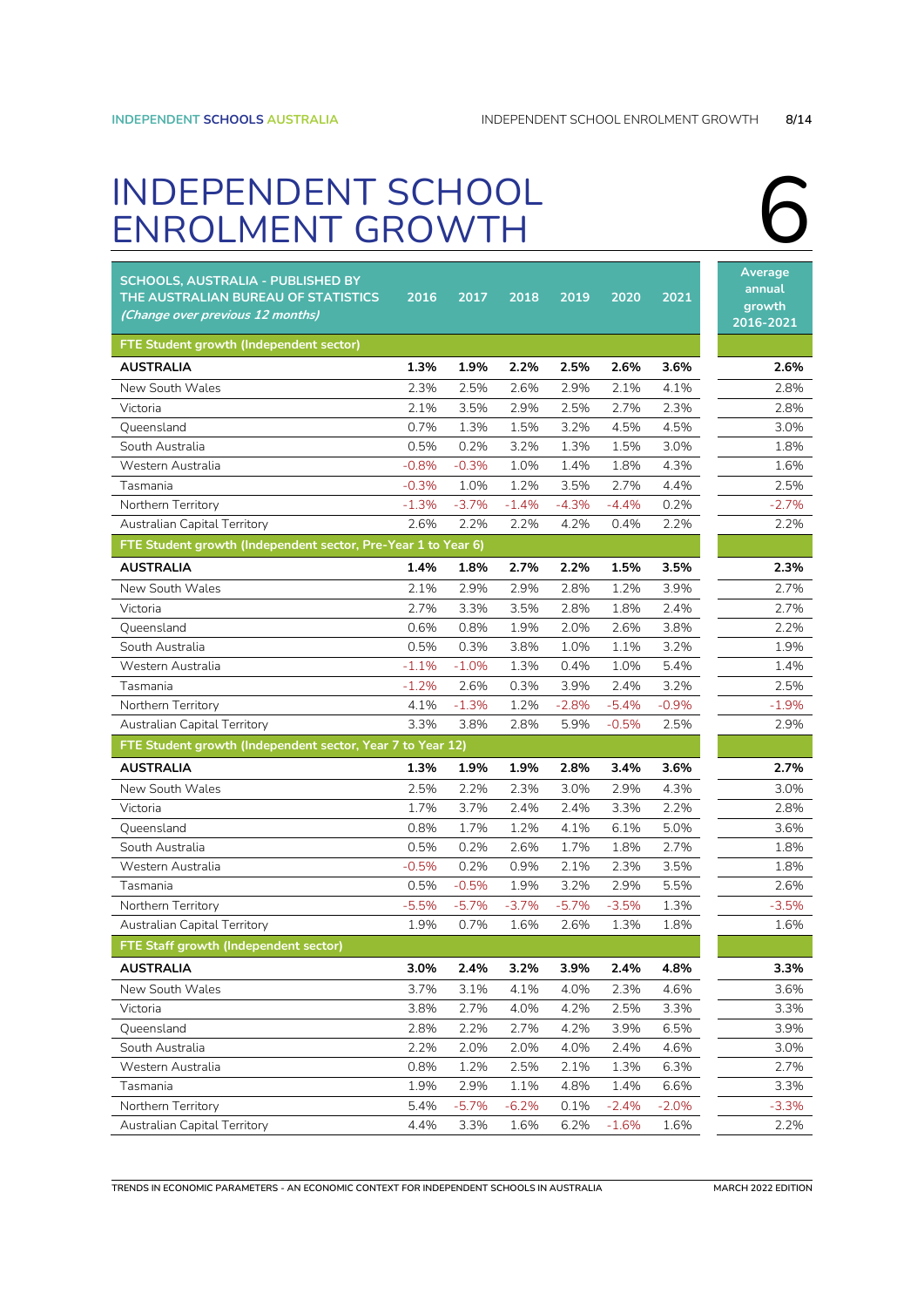7

## <span id="page-8-0"></span>UNEMPLOYMENT RATE

**UNEMPLOYMENT AND UNDEREMPLOYMENT RATES, AUSTRALIA, JAN 1980 – FEBRUARY 2022**



#### Source: Labour Force, Australia, Australian Bureau of Statistics

| <b>LABOUR FORCE, AUSTRALIA</b><br><b>PUBLISHED BY THE</b><br><b>AUSTRALIAN BUREAU OF</b><br><b>STATISTICS</b><br>(Point in time) | <b>Dec</b><br>2018 | <b>Dec</b><br>2019 | <b>Dec</b><br>2020 | <b>Dec</b><br>2021 | Jan<br>2022 | Feb<br>2022 | <b>Point change</b><br><b>Dec 2019</b><br>(pre COVID)<br>to Feb 2022 |
|----------------------------------------------------------------------------------------------------------------------------------|--------------------|--------------------|--------------------|--------------------|-------------|-------------|----------------------------------------------------------------------|
| <b>Unemployment rate</b>                                                                                                         |                    |                    |                    |                    |             |             |                                                                      |
| <b>AUSTRALIA</b>                                                                                                                 | 5.0%               | 5.0%               | 6.6%               | 4.2%               | 4.2%        | 4.0%        | $-1.0%$                                                              |
| New South Wales                                                                                                                  | 4.3%               | 4.5%               | 6.3%               | 4.0%               | 4.2%        | 3.7%        | $-0.8%$                                                              |
| Victoria                                                                                                                         | 4.2%               | 4.9%               | 6.4%               | 4.2%               | 4.1%        | 4.2%        | $-0.7%$                                                              |
| Queensland                                                                                                                       | 6.1%               | 5.6%               | 7.4%               | 4.7%               | 4.4%        | 4.3%        | $-1.4%$                                                              |
| South Australia                                                                                                                  | 5.9%               | 6.2%               | 6.3%               | 3.9%               | 4.8%        | 5.0%        | $-1.2%$                                                              |
| Western Australia                                                                                                                | 6.4%               | 5.4%               | 6.3%               | 3.4%               | 3.7%        | 4.1%        | $-1.3%$                                                              |
| Tasmania                                                                                                                         | 6.1%               | 5.5%               | 7.1%               | 3.9%               | 3.8%        | 3.9%        | $-1.6%$                                                              |
| Northern Territory                                                                                                               | 5.0%               | 5.2%               | 5.3%               | 4.2%               | 3.8%        | 3.5%        | $-1.7%$                                                              |
| Australian Capital Territory                                                                                                     | 3.9%               | 3.0%               | 3.8%               | 4.5%               | 3.2%        | 3.0%        | 0.0%                                                                 |
| <b>Underemployment rate</b>                                                                                                      |                    |                    |                    |                    |             |             |                                                                      |
| <b>AUSTRALIA</b>                                                                                                                 | 8.3%               | 8.2%               | 8.5%               | 6.6%               | 6.7%        | 6.6%        | $-1.7%$                                                              |
| New South Wales                                                                                                                  | 7.8%               | 8.0%               | 8.5%               | 6.3%               | 6.5%        | 6.4%        | $-1.6%$                                                              |
| Victoria                                                                                                                         | 8.3%               | 8.1%               | 9.0%               | 6.4%               | 6.0%        | 6.1%        | $-2.0%$                                                              |
| Queensland                                                                                                                       | 9.1%               | 8.6%               | 8.7%               | 7.6%               | 7.1%        | 7.3%        | $-1.3%$                                                              |
| South Australia                                                                                                                  | 9.2%               | 9.5%               | 10.4%              | 8.6%               | 8.0%        | 7.5%        | $-2.0%$                                                              |
| Western Australia                                                                                                                | 9.4%               | 9.2%               | 7.8%               | 6.4%               | 7.2%        | 6.8%        | $-2.4%$                                                              |
| Tasmania                                                                                                                         | 10.3%              | 11.3%              | 9.9%               | 8.1%               | 7.9%        | 8.1%        | $-3.2%$                                                              |
| Northern Territory                                                                                                               | 4.6%               | 5.6%               | 6.5%               | 5.9%               | 5.4%        | 6.0%        | 0.4%                                                                 |
| Australian Capital Territory                                                                                                     | 6.0%               | 5.5%               | 5.9%               | 5.0%               | 4.8%        | 5.0%        | $-0.5%$                                                              |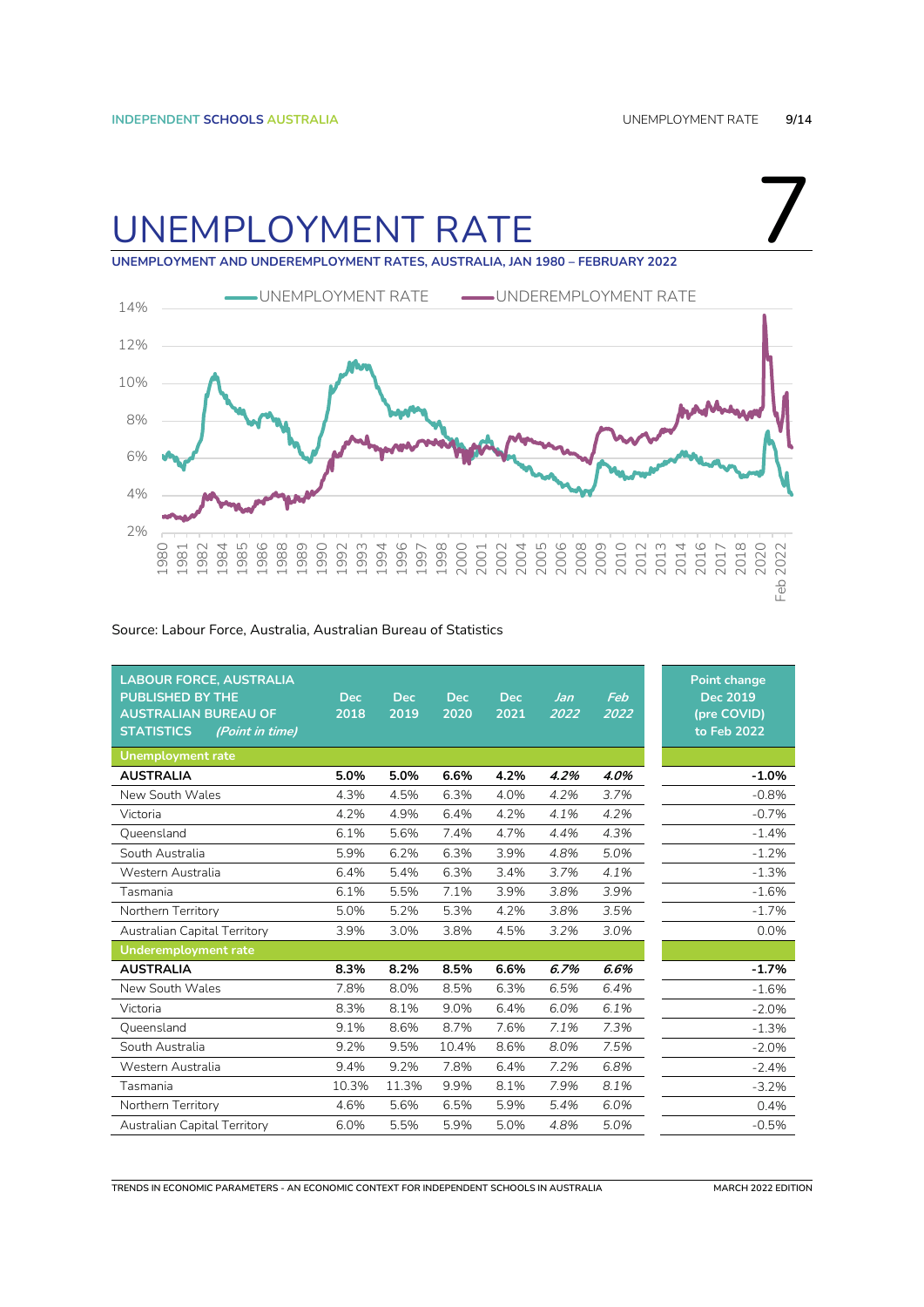# <span id="page-9-0"></span>CONSUMER CONFIDENCE<br>
INDEX



#### **CONSUMER CONFIDENCE INDEX, AUSTRALIA, JAN 1980 – FEBRUARY 2022**



#### Source: Organisation for Economic Co-operation and Development (OECD)

| <b>OECD LEADING INDICATORS</b><br>(Point in time) | <b>Dec</b><br>2018 | <b>Dec</b><br>2019 | <b>Dec</b><br>2020 | <b>Dec</b><br>2021 | Jan<br>2022 | Feb<br>2022 | Point change<br>Dec 2019<br>(Pre COVID)<br>to Feb 2022 |
|---------------------------------------------------|--------------------|--------------------|--------------------|--------------------|-------------|-------------|--------------------------------------------------------|
| <b>Consumer Confidence Index (CCI)</b>            |                    |                    |                    |                    |             |             |                                                        |
| <b>AUSTRALIA</b>                                  | 100.1              | 99.3               | 100.9              | 100.2              | 100.1       | 99.9        | $+0.7$                                                 |
| ALL OECD COUNTRIES                                | 100.7              | 100.7              | 98.6               | 99.2               | 98.9        | 98.6        | $-2.2$                                                 |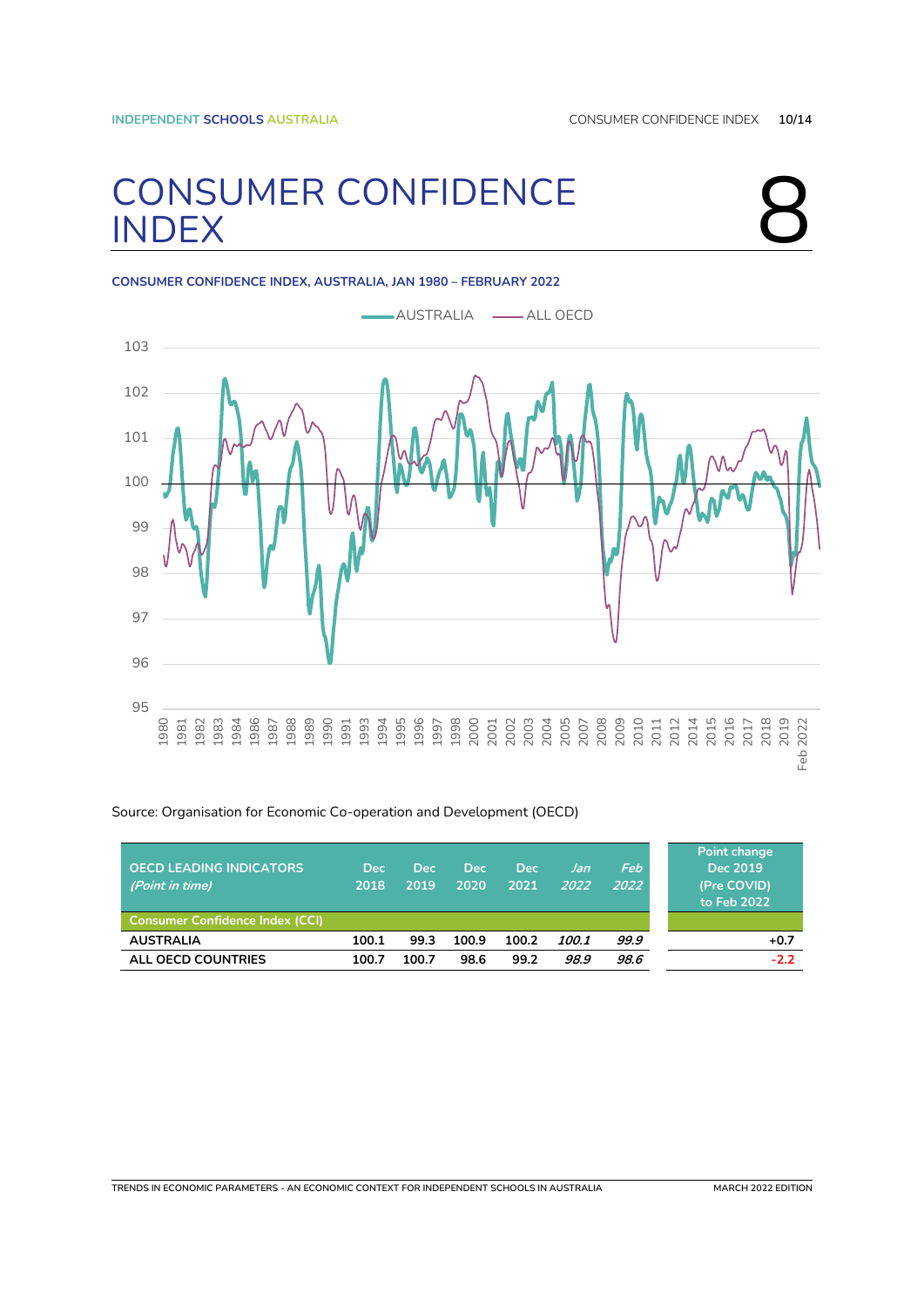## <span id="page-10-0"></span>**APPENDIX**

### <span id="page-10-1"></span>**A1.1 SUMMARY OF METRICS**

### <span id="page-10-2"></span>**A1.1.1 CONSUMER PRICE INDEX (CPI)**

The Consumer Price Index is the most comprehensive measure of goods and services price inflation faced by all consumer households. The education (Preschool, Primary and Secondary) component of CPI is comprised of all expenditure on school services: school fees and other fees which are associated with attending the school such as book fees, payments from school excursions, and fees for swimming lessons. More information on CPI and access to downloadable data is available at

<https://www.abs.gov.au/ausstats/abs@.nsf/mf/6461.0> [https://www.abs.gov.au/statistics/economy/price-indexes-and-inflation/consumer-price-index](https://www.abs.gov.au/statistics/economy/price-indexes-and-inflation/consumer-price-index-australia/latest-release)[australia/latest-release](https://www.abs.gov.au/statistics/economy/price-indexes-and-inflation/consumer-price-index-australia/latest-release)

The following CPI measures have been used:

- CPI (All Groups) by Australia, Major City
- CPI (Education) by Australia, Major City
- CPI (Preschool & Primary Education) by Australia, Major City
- CPI (Secondary Education) by Australia, Major City

Time periods used: Final published quarter of each year vs same quarter prior year.

Note that CPI figures for primary and secondary education are typically updated once per year in the March quarter.

#### <span id="page-10-3"></span>**A1.1.2 WAGE PRICE INDEX (WPI)**

The Wage Price Index measures changes in the price of labour in the Australian labour market. More information on WPI and access to downloadable data is available at

<https://www.abs.gov.au/websitedbs/D3310114.nsf/home/Wage+Price+Indexes+FAQs>

[https://www.abs.gov.au/statistics/economy/price-indexes-and-inflation/wage-price-index](https://www.abs.gov.au/statistics/economy/price-indexes-and-inflation/wage-price-index-australia/latest-release)[australia/latest-release](https://www.abs.gov.au/statistics/economy/price-indexes-and-inflation/wage-price-index-australia/latest-release)

The following WPI measures have been used:

- WPI (All Groups, Private sector) by Australia, State/Territory
- WPI (Education, Private sector) by Australia
- WPI (Education, Public sector) by Australia
- WPI (Education, Public and Private sector) by Australia

Time periods used: Final published quarter of each year vs same quarter prior year.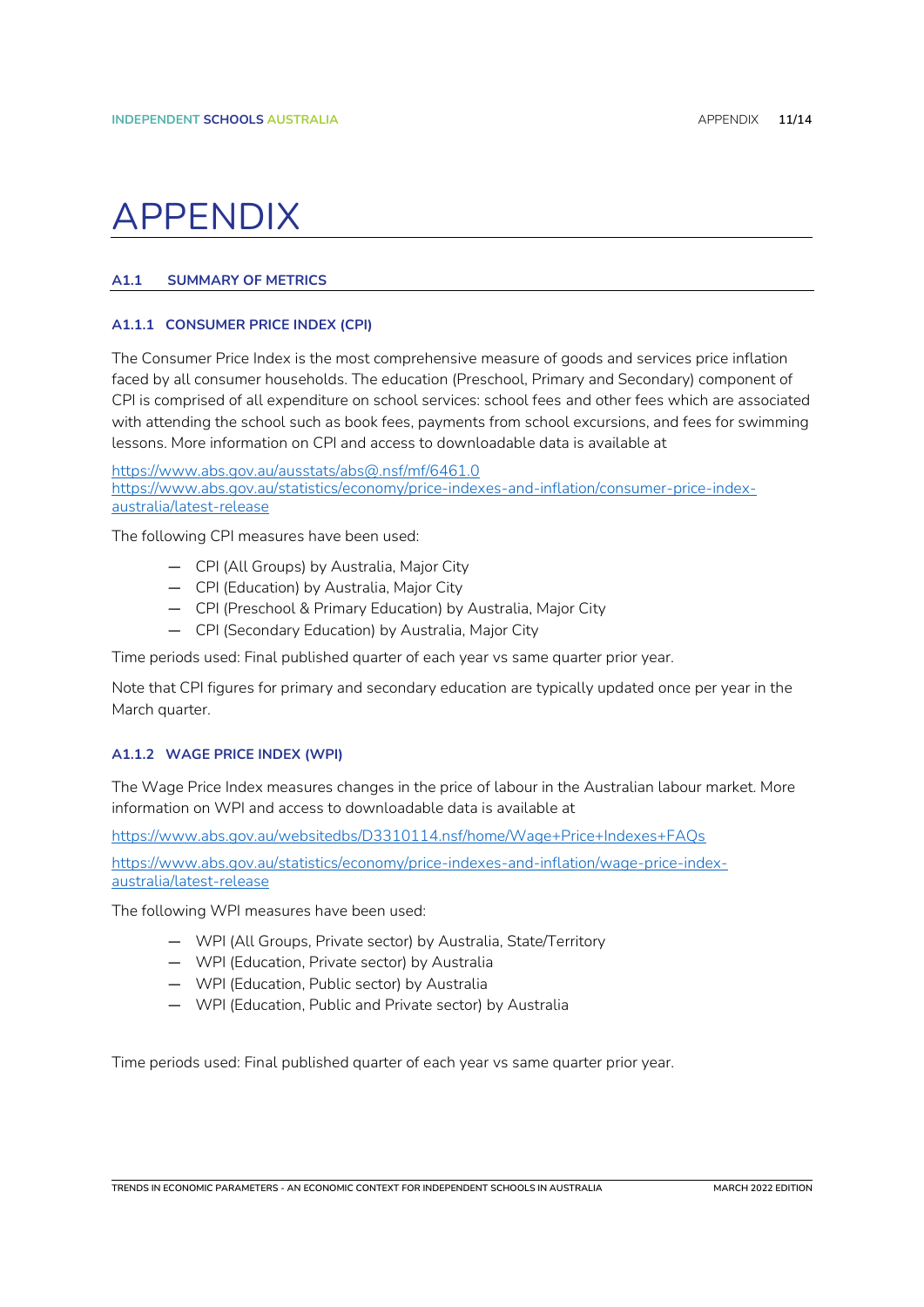#### **INDEPENDENT SCHOOLS AUSTRALIA** AND **ALCOHOLY APPENDIX 12/14**

#### <span id="page-11-0"></span>**A1.1.3 PRODUCER PRICE INDEX (PPI)**

The Producer Price Index measures inflation of products either as they leave the place of production or as they enter the production process. More information on PPI and access to downloadable data is available at

[https://www.abs.gov.au/statistics/economy/price-indexes-and-inflation/producer-price-indexes](https://www.abs.gov.au/statistics/economy/price-indexes-and-inflation/producer-price-indexes-australia/latest-release)[australia/latest-release](https://www.abs.gov.au/statistics/economy/price-indexes-and-inflation/producer-price-indexes-australia/latest-release)

The following PPI measures have been used:

— PPI (Non-residential building construction) by Australia and state and territory

Time periods used: December quarter of each year vs same quarter prior year.

The PPI (Non-residential building construction) is the metric used by the Australian Government Department of Education and Training, to determine Commonwealth capital funding for non-Government schools.

#### <span id="page-11-1"></span>**A1.1.4 ACARA NATIONAL REPORT ON SCHOOLING DATA PORTAL**

The Australian Curriculum, Assessment and Reporting Authority (ACARA) is the independent statutory authority responsible for the development of a national curriculum, a national assessment program, and national data collection and reporting program that supports learning for Australian students.

The National Report on Schooling in Australia data portal provides access to several national data sets for schooling relevant to the annual National Report on Schooling in Australia and is available at

<https://www.acara.edu.au/reporting/national-report-on-schooling-in-australia-data-portal>

The following measures have been used from the data portal:

- Teaching staff salaries (Non-Government sector)
- Non-teaching staff salaries (Non-Government sector)
- School parent fees and charges (Independent sector)
- Loans at the end of the year (Independent sector)

Data for these measures are publicly available at the following link

[https://www.acara.edu.au/reporting/national-report-on-schooling-in-australia-data-portal/school](https://www.acara.edu.au/reporting/national-report-on-schooling-in-australia-data-portal/school-funding/non-government-schools-income-and-expenditure)[funding/non-government-schools-income-and-expenditure](https://www.acara.edu.au/reporting/national-report-on-schooling-in-australia-data-portal/school-funding/non-government-schools-income-and-expenditure)

Note that the Schools Australia dataset assigns independent Catholic schools to the Catholic sector.

#### <span id="page-11-2"></span>**A1.1.5 SCHOOLS AUSTRALIA – AUSTRALIAN BUREAU OF STATISTICS**

The Schools, Australia dataset is an annual release containing statistics on students and schools, and the staff involved in the provision or administration of school education. It includes the government and non-government school populations for all Australian states and territories.

Data used in the compilation of these statistics are sourced from the National Schools Statistics Collection (NSSC) (non-finance), which is a joint undertaking between state and territory government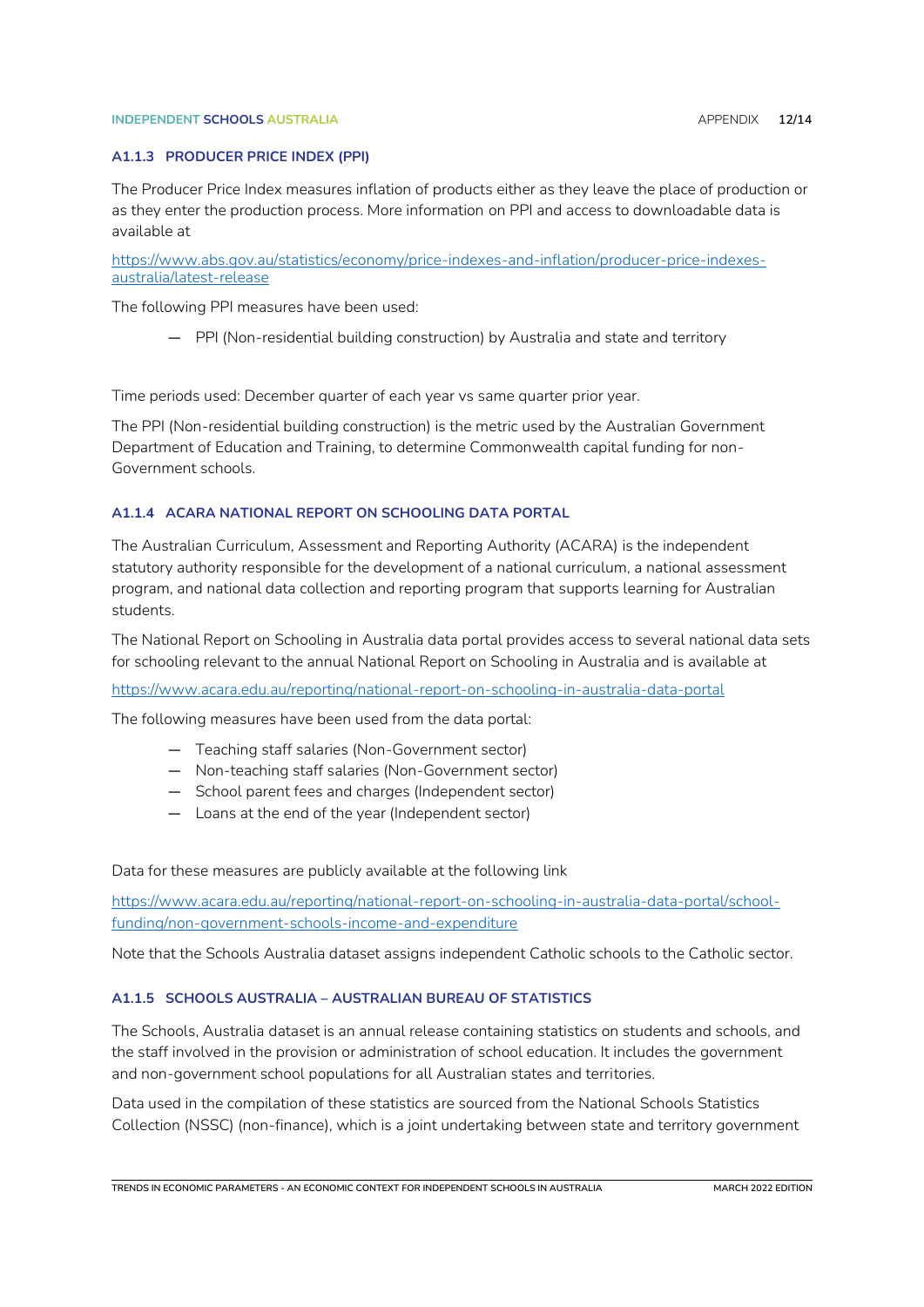#### **INDEPENDENT SCHOOLS AUSTRALIA APPENDIX <b>13/14**

departments on education, the Australian Government Department of Education and Training, and the Australian Bureau of Statistics (ABS).

An explanation of ABS Schools Australia and data is available publicly at

<https://www.abs.gov.au/statistics/people/education/schools/latest-release>

The following information has been used from ABS Schools Australia:

- Full time equivalent Independent students by Total Students, Primary, Secondary (data table 43a)
- Full time equivalent Independent staff (data table 51a)

Note that the Schools Australia dataset assigns independent Catholic schools to the Catholic sector.

#### <span id="page-12-0"></span>**A1.1.6 LABOUR FORCE AUSTRALIA – AUSTRALIAN BUREAU OF STATISTICS**

The Labour Force Survey is a monthly survey conducted by the Australian Bureau of Statistics. Estimates of employment, unemployment, unemployment rate and labour force participation rate are published each month in ABS's Labour Force Australia publication.

The following information has been used from Labour Force Australia:

- Unemployment rate by Australia, State/Territory (data table 12 and 12a)
- Underemployment rate by Australia, State/Territory (data table 23 and 23a)

An explanation of Labour Force Australia and data is available publicly at

[https://www.abs.gov.au/statistics/labour/employment-and-unemployment/labour-force](https://www.abs.gov.au/statistics/labour/employment-and-unemployment/labour-force-australia/latest-release)[australia/latest-release](https://www.abs.gov.au/statistics/labour/employment-and-unemployment/labour-force-australia/latest-release)

Detailed explanation of unemployment:

[https://www.abs.gov.au/ausstats/abs@.nsf/Lookup/by%20Subject/6102.0.55.001~Feb%202018~Mai](https://www.abs.gov.au/ausstats/abs@.nsf/Lookup/by%20Subject/6102.0.55.001~Feb%202018~Main%20Features~Unemployment~6) [n%20Features~Unemployment~6](https://www.abs.gov.au/ausstats/abs@.nsf/Lookup/by%20Subject/6102.0.55.001~Feb%202018~Main%20Features~Unemployment~6)

Detailed explanation of underemployment:

[https://www.abs.gov.au/ausstats/abs@.nsf/Lookup/by%20Subject/6102.0.55.001~Feb%202018~Mai](https://www.abs.gov.au/ausstats/abs@.nsf/Lookup/by%20Subject/6102.0.55.001~Feb%202018~Main%20Features~Underutilised%20Labour~7) [n%20Features~Underutilised%20Labour~7](https://www.abs.gov.au/ausstats/abs@.nsf/Lookup/by%20Subject/6102.0.55.001~Feb%202018~Main%20Features~Underutilised%20Labour~7)

#### <span id="page-12-1"></span>**A1.1.7 CONSUMER CONFIDENCE INDEX - OECD**

The Consumer Confidence Index measures the change in the level of consumer confidence in economic activity, based upon answers regarding their expected financial situation, their sentiment about the general economic situation, unemployment, and capability of savings.

A score above 100 indicates optimism outweighs pessimism, below 100 indicates pessimism outweighs optimism. The consumer confidence index is based on the premise that if consumers are optimistic, they will spend more and stimulate the economy but if they are pessimistic there may be a greater tendency to save more and consume less.

An explanation of the consumer confidence index and data is available publicly at

<https://data.oecd.org/leadind/consumer-confidence-index-cci.htm>